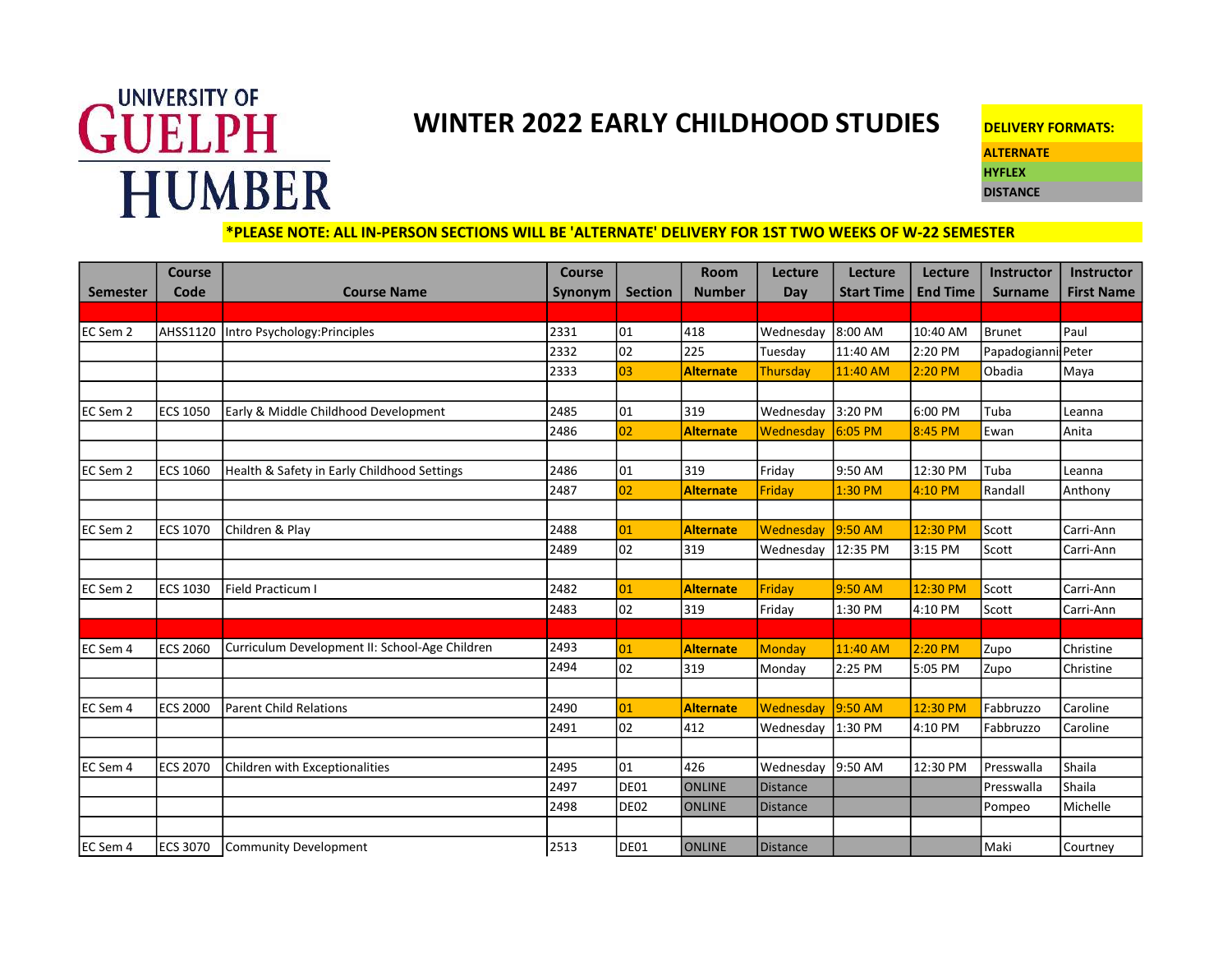|          |                 | *This course is a substitution for                        | 2514 | DE02 | <b>ONLINE</b>     | Distance        |           |          | Merenda    | Dr. Elena      |
|----------|-----------------|-----------------------------------------------------------|------|------|-------------------|-----------------|-----------|----------|------------|----------------|
|          |                 | <b>ECS*2040 on your Program Plan</b>                      |      |      |                   |                 |           |          |            |                |
|          |                 |                                                           |      |      |                   |                 |           |          |            |                |
|          |                 | <b>Select an Elective or Optional ECS Elective Below:</b> |      |      |                   |                 |           |          |            |                |
|          |                 |                                                           |      |      |                   |                 |           |          |            |                |
| EC Sem 4 | <b>ECS 2030</b> | Development in Adolescence                                | 2492 | DE01 | <b>ONLINE</b>     | <b>Distance</b> |           |          | Oakley     | Tammy          |
|          |                 | <b>OR</b>                                                 |      |      |                   |                 |           |          |            |                |
| EC Sem 4 | AHSS1240        | Introduction to Indigenous Studies                        | 2346 | 01   | 319               | Monday          | 5:10 PM   | 7:50 PM  | Zupo       | Christine      |
|          |                 | OR                                                        |      |      |                   |                 |           |          |            |                |
| EC Sem 4 | AHSS1340        | American Sign Language                                    | 2354 | 02   | 225               | Thursday        | 5:10 PM   | 7:50 PM  | Welsh      | Christopher    |
|          |                 | OR                                                        |      |      |                   |                 |           |          |            |                |
| EC Sem 4 | ECS2110         | Children and Technology                                   | 2502 | 01   | <b>Alternate</b>  | Wednesday       | $5:10$ PM | 7:50 PM  | Scott      | Carri-Ann      |
|          |                 | OR                                                        |      |      |                   |                 |           |          |            |                |
|          |                 | *ELECTIVE                                                 |      |      |                   |                 |           |          |            |                |
|          |                 |                                                           |      |      |                   |                 |           |          |            |                |
| EC Sem 6 | <b>ECS 3020</b> | Counselling & Communication Skills                        | 2503 | 01   | 319               | Tuesday         | 2:25 PM   | 5:05 PM  | Fabbruzzo  | Caroline       |
|          |                 |                                                           | 2504 | DE01 | <b>ONLINE</b>     | Distance        |           |          | Selles     | Theo           |
|          |                 |                                                           | 2786 | DE02 | <b>ONLINE</b>     | Distance        |           |          | Ciotti     | Sarah          |
|          |                 |                                                           |      |      |                   |                 |           |          |            |                |
| EC Sem 6 | <b>ECS 3080</b> | Assessment & Intervention                                 | 2515 | 01   | 319               | Thursday        | 1:30 PM   | 4:10 PM  | Loeb       | Marnie         |
|          |                 |                                                           | 2516 | DE01 | <b>ONLINE</b>     | Distance        |           |          | Barton     | Lindsay        |
|          |                 |                                                           | 2517 | DE02 | <b>ONLINE</b>     | <b>Distance</b> |           |          | Loeb       | Marnie         |
|          |                 |                                                           |      |      |                   |                 |           |          |            |                |
| EC Sem 6 | <b>ECS 3050</b> | Child Care & Public Policy                                | 2505 | 01   | 412               | Thursday        | 9:50 AM   | 12:30 PM | Zupo       | Christine      |
|          |                 |                                                           | 2506 | DE01 | <b>ONLINE</b>     | Distance        |           |          | Zupo       | Christine      |
|          |                 |                                                           | 2507 | DE02 | <b>ONLINE</b>     | <b>Distance</b> |           |          | Fabbbruzzo | Caroline       |
|          |                 |                                                           |      |      |                   |                 |           |          |            |                |
| EC Sem 6 | <b>ECS 3060</b> | Field Practicum IV                                        | 2511 | 0101 | <b>Alternate</b>  | <b>Tuesday</b>  | 8:00 AM   | 9:45 AM  | Pytka      | <b>Barbara</b> |
|          |                 | *Placement day will be Wednesday unless otherwise         |      |      | <b>Off-Campus</b> | Wednesday       | 8:00 AM   | 5:10 PM  |            |                |
|          |                 | arranged with your Field Placement Coordinator            | 2512 | 0202 | <b>Alternate</b>  | Tuesday         | 9:50 AM   | 11:35 AM | Pytka      | Barbara        |
|          |                 |                                                           |      |      | <b>Off-Campus</b> | Wednesday       | 8:00 AM   | 5:10 PM  |            |                |
|          |                 | <b>Select an Elective or Optional ECS Elective Below:</b> |      |      |                   |                 |           |          |            |                |
|          |                 |                                                           |      |      |                   |                 |           |          |            |                |
| EC Sem 6 | <b>ECS 2030</b> | Development in Adolescence                                | 2492 | DE01 | <b>ONLINE</b>     | <b>Distance</b> |           |          | Oakley     | Tammy          |
|          |                 | OR                                                        |      |      |                   |                 |           |          |            |                |
| EC Sem 6 | AHSS1240        | Introduction to Indigenous Studies                        | 2346 | 01   | 319               | Monday          | 5:10 PM   | 7:50 PM  | Zupo       | Christine      |
|          |                 | <b>OR</b>                                                 |      |      |                   |                 |           |          |            |                |
| EC Sem 6 | AHSS1340        | American Sign Language                                    | 2354 | 02   | 225               | Thursday        | 5:10 PM   | 7:50 PM  | Welsh      | Christopher    |
|          |                 | OR                                                        |      |      |                   |                 |           |          |            |                |